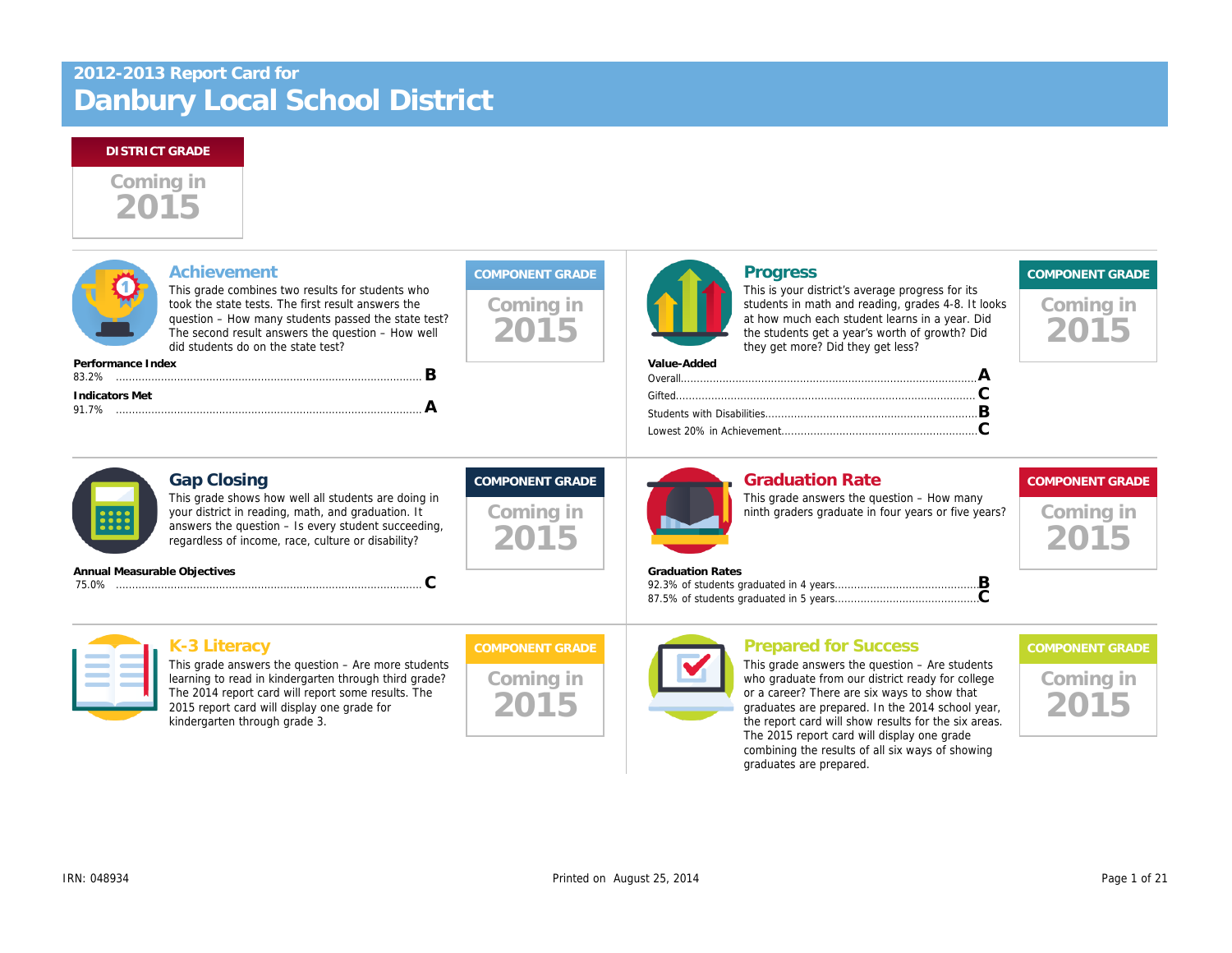### Achievement

This grade combines two results for students who took the state tests. The first result answers the question – How many students passed the state test? The second result answers the question – How well did state test? The second result answers the question – now well did<br>students do on the state test?



#### Performance Index

B

The Performance Index measures the test results of every student, not just those who score proficient or higher. There are six levels on the index and districts receive points for every student in each of these levels. The higher the achievement level the more the points awarded in the district's index. This rewards schools and districts for improving performance.

#### Performance Index

| Achievement<br>Level | Pct of<br>Students |   | Points for<br>this Level |     | Points<br>Received |
|----------------------|--------------------|---|--------------------------|-----|--------------------|
| <b>Advanced Plus</b> | 0.4                | x | 1.3                      | $=$ | 0.6                |
| Advanced             | 22.7               | x | 1.2                      | $=$ | 27.3               |
| Accelerated          | 25.6               | x | 1.1                      | $=$ | 28.2               |
| Proficient           | 35.8               | x | 1.0                      | $=$ | 35.8               |
| Basic                | 11.2               | x | 0.6                      | $=$ | 6.7                |
| Limited              | 4.2                | x | 0.3                      | =   | 1.3                |
| Untested             | 0.0                | x | 0.0                      | =   | 0.0                |
|                      |                    |   |                          |     | 99.8               |

83.2% 99.8 of a possible 120.0

| $A =$ | $90.0 - 100.0\%$    |
|-------|---------------------|
|       | $B = 80.0 - 89.9\%$ |
| $C =$ | 70.0 - 79.9%        |
| D =   | $50.0 - 69.9%$      |
| F =   | $0.0 - 49.9%$       |

Performance Index Trend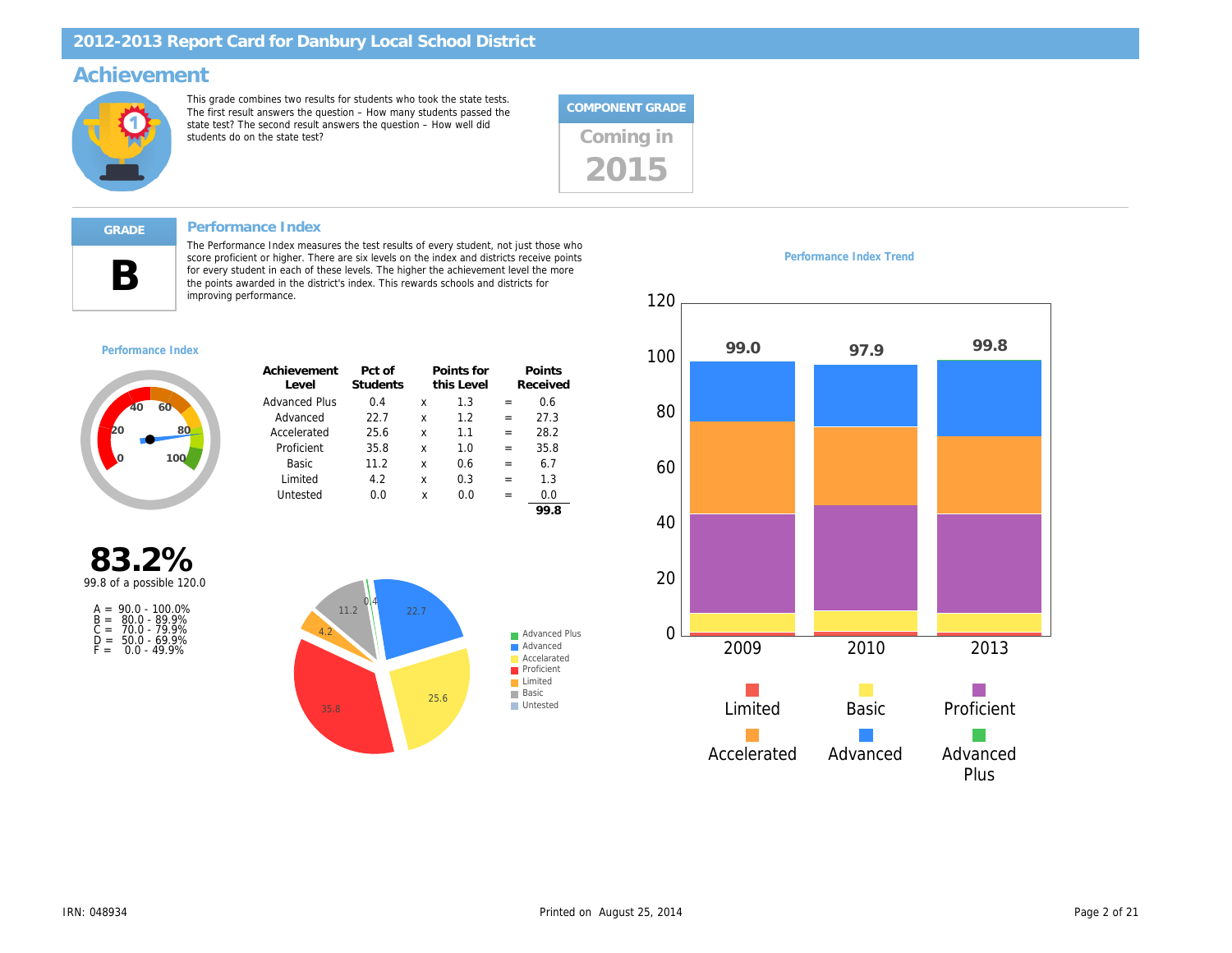#### Indicators Met

 $\mathbf A$ 

Indicators Met measures how many students have passed the state tests at a minimum level, called proficient, or higher. Test results are reported for each student in a grade and subject. At least 75 percent of students must pass to get credit for the indicator. Starting in the 2013-14 school year, a district or school needs to have 80 percent of their students pass at a minimum level or higher in order to "meet" an indicator.

#### Indicators Met %



A =<br>B =<br>C =<br>D =<br>F = 90.0 - 100.0% 80.0 - 89.9% 70.0 - 79.9% 50.0 - 69.9% 0.0 - 49.9%

| 3rd Grade | <b>Mathematics</b> | 76.1% |  |
|-----------|--------------------|-------|--|
|           | Reading            | 84.8% |  |
| 4th Grade | <b>Mathematics</b> | 66.7% |  |
|           | Reading            | 90.5% |  |
|           | <b>Mathematics</b> | 75.0% |  |
| 5th Grade | Reading            | 81.3% |  |
|           | Science            | 72.9% |  |

#### Grades 3-5 Grades 6-8

| <b>Mathematics</b> | 86.0%  |  |
|--------------------|--------|--|
| Reading            | 97.7%  |  |
| <b>Mathematics</b> | 78.0%  |  |
| Reading            | 80.0%  |  |
| <b>Mathematics</b> | 91.7%  |  |
| Reading            | 100.0% |  |
| Science            | 89.6%  |  |
|                    |        |  |

#### **Ohio Graduation**

|                   | Mathemati  |
|-------------------|------------|
|                   | Reading    |
| OGT, 10th Graders | Science    |
|                   | Social Stu |
|                   | Writing    |
|                   | Mathemati  |
|                   | Reading    |
| OGT, 11th Graders | Science    |
|                   | Social Stu |
|                   | Writing    |
|                   |            |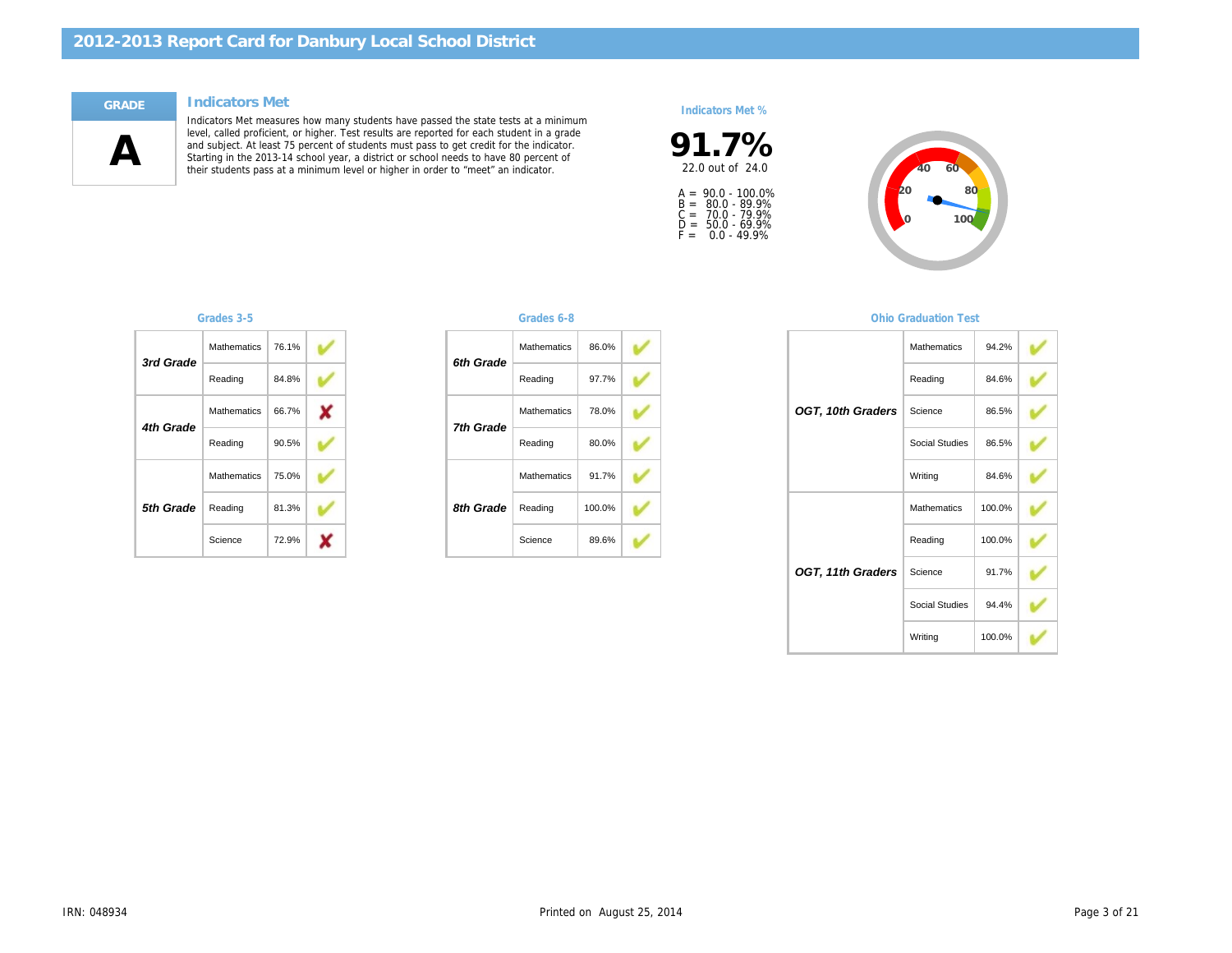| 2012-2013 Report Card for Danbury Local School District |                                        |
|---------------------------------------------------------|----------------------------------------|
| <b>Proficiency Percent Comparison by Grade</b>          | <b>Proficient Percent Trend by Gra</b> |
| 3rd Grade                                               | 3rd Grade                              |
|                                                         |                                        |
|                                                         |                                        |
|                                                         |                                        |
|                                                         |                                        |
|                                                         |                                        |
|                                                         |                                        |
| 4th Grade                                               | 4th Grade                              |
|                                                         |                                        |
|                                                         |                                        |
|                                                         |                                        |
|                                                         |                                        |
|                                                         |                                        |
| 5th Grade                                               | 5th Grade                              |
|                                                         |                                        |
|                                                         |                                        |
|                                                         |                                        |
|                                                         |                                        |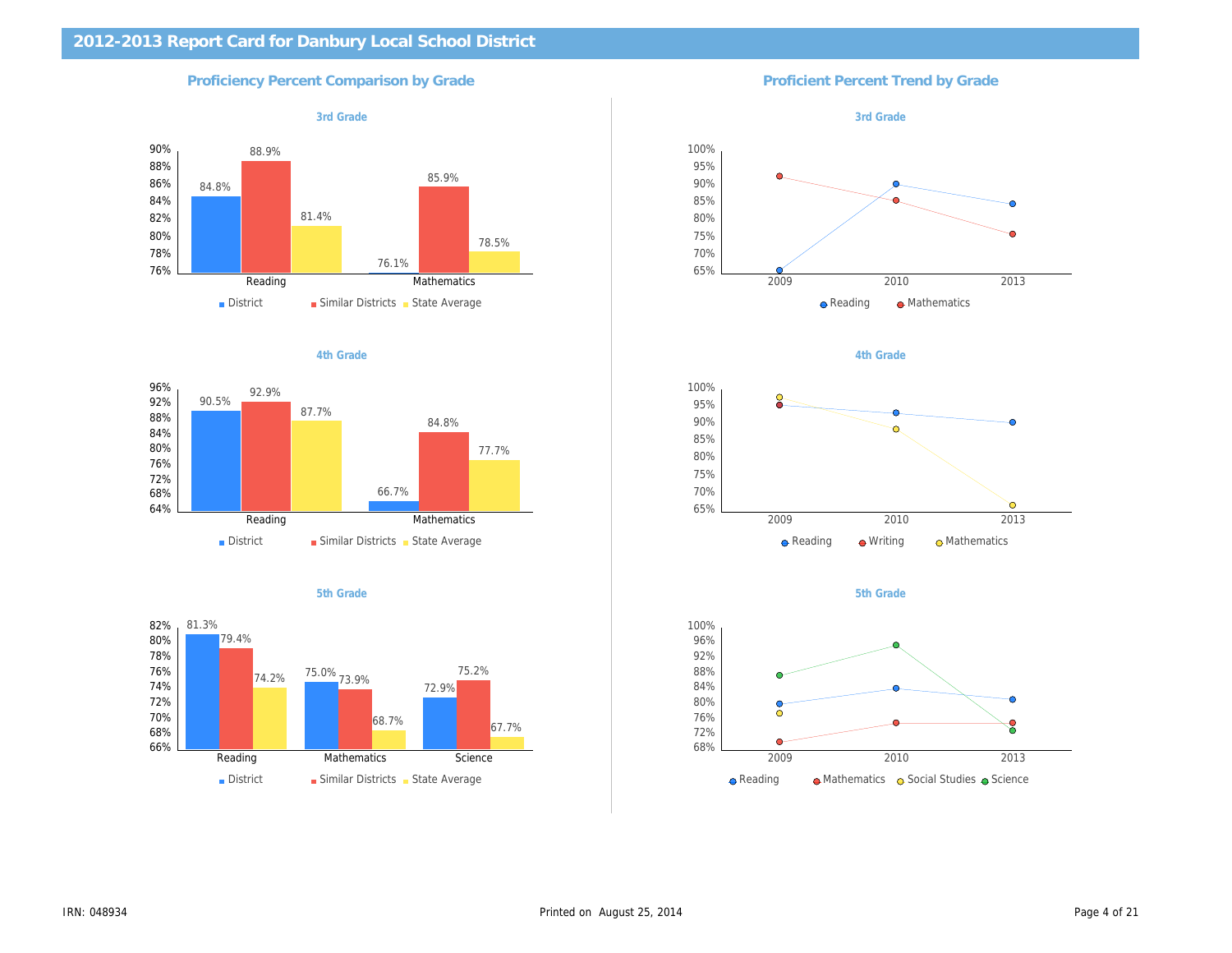| 2012-2013 Report Card for Danbury Local School District |           |
|---------------------------------------------------------|-----------|
| 6th Grade                                               | 6th Grade |
|                                                         |           |
|                                                         |           |
|                                                         |           |
|                                                         |           |
| 7th Grade                                               | 7th Grade |
|                                                         |           |
|                                                         |           |
|                                                         |           |
|                                                         |           |
|                                                         |           |
| 8th Grade                                               | 8th Grade |
|                                                         |           |
|                                                         |           |
|                                                         |           |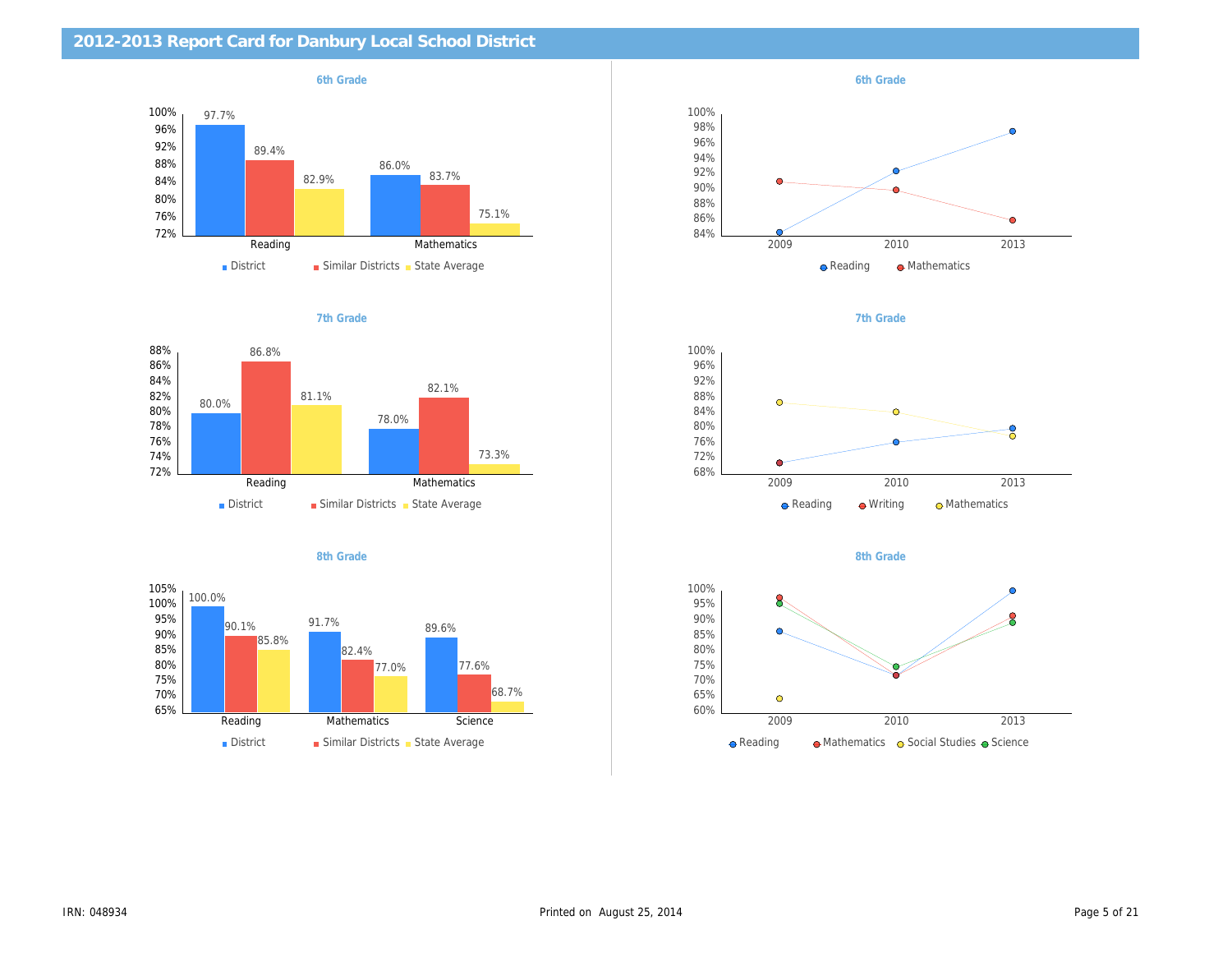| 10th Grade OGT            | 10th Grade OGT            |
|---------------------------|---------------------------|
|                           |                           |
|                           |                           |
|                           |                           |
|                           |                           |
|                           |                           |
| 11th Grade Cumulative OGT | 11th Grade Cumulative OG1 |
|                           |                           |
|                           |                           |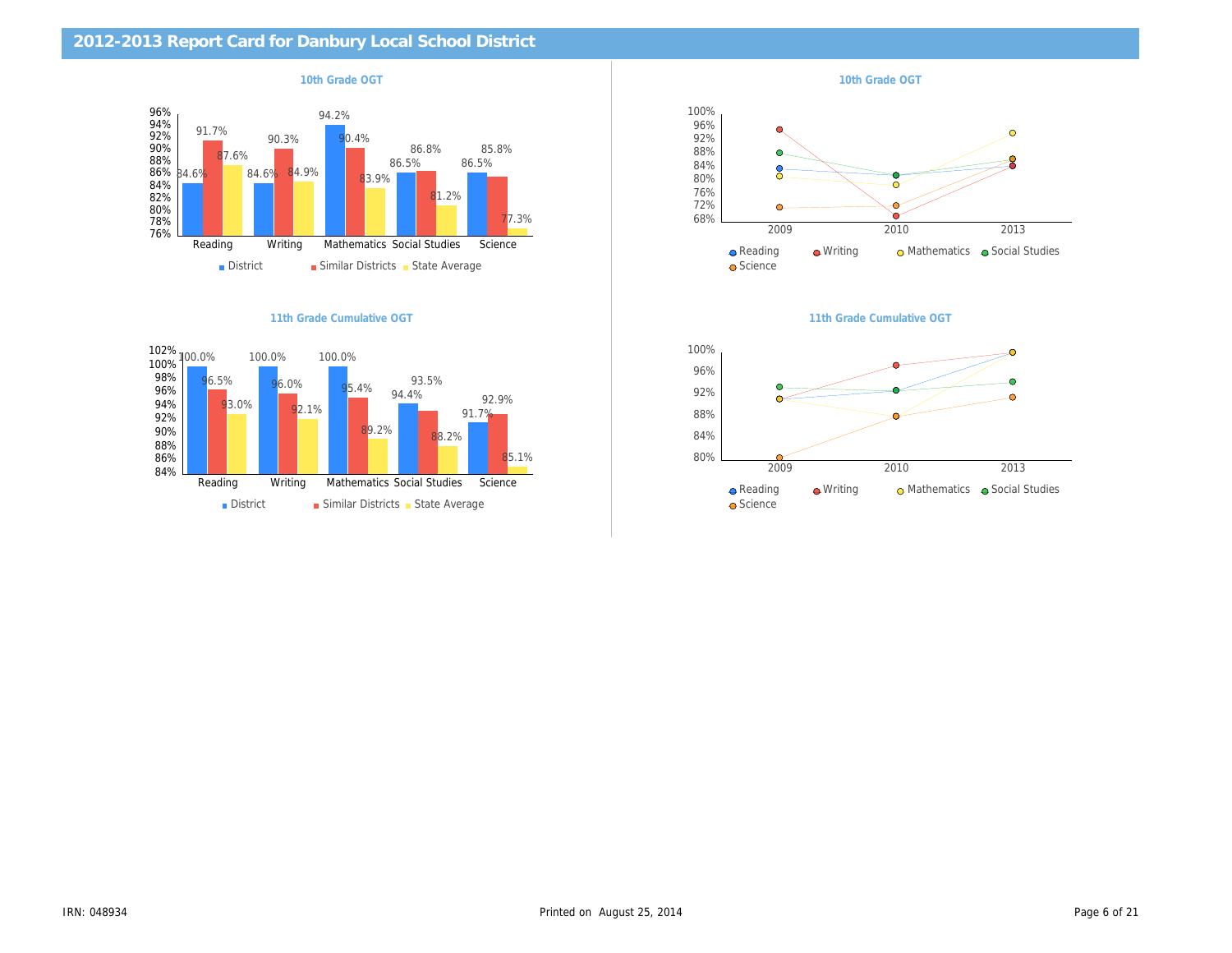## Gifted Students

The Gifted Students data and Indicator highlight the opportunities for and performance of gifted students. The dashboard answers several questions: How many students are identified as gifted and in what categories? How many of those students are receiving gifted services? How well are those gifted students performing? The Gifted Indicator measures whether opportunity and performance expectations are being met for gifted students.

| <b>INDICATOR</b> |  |
|------------------|--|
| coming in        |  |

Gifted Overview **Achievement Achievement Achievement** 

11.1% of enrollment Students Identified as **Gifted** 

> 0.3% of enrollment Students Receiving Gifted Services

This chart illustrates the test achievement levels by test's subject. For example, how well do students i the Reading achievement tests?

Value Added

Value Added measures the progress for all students identified as gifted in reading, math, and/or superior cognitive ability.

GRADE

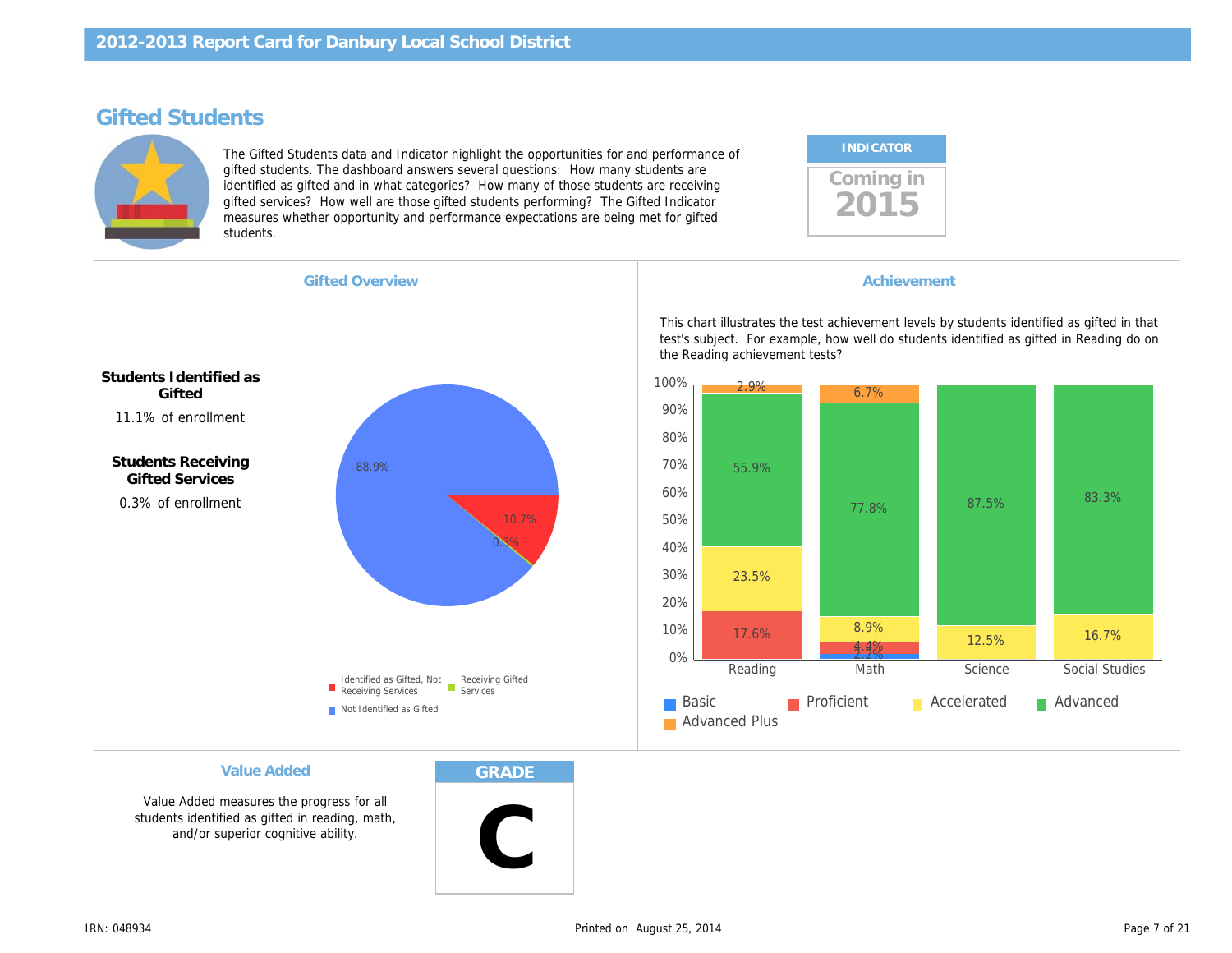## Enrollment by Gifted Category

These charts show the percentage of enrolled students that are identified as gifted and that are receiving gifted

All Grades

Grades 4-8 Grades 9-12

Grades K-3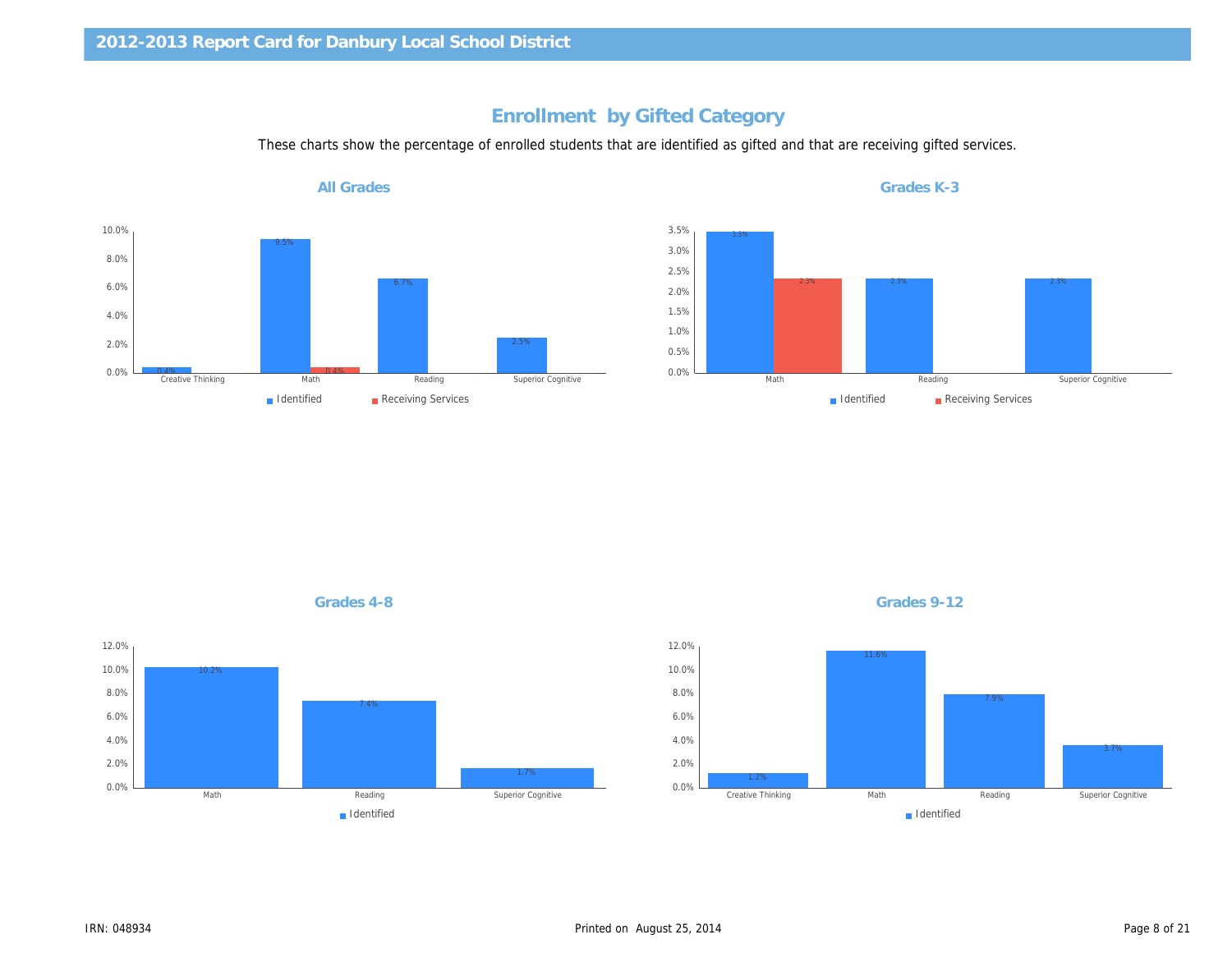## Identified and Receiving Services

These charts show, of the students identified as gifted, the percentage of students receiving gifted service

All Grades

Grades K-3

Grades 4-8 Grades 9-12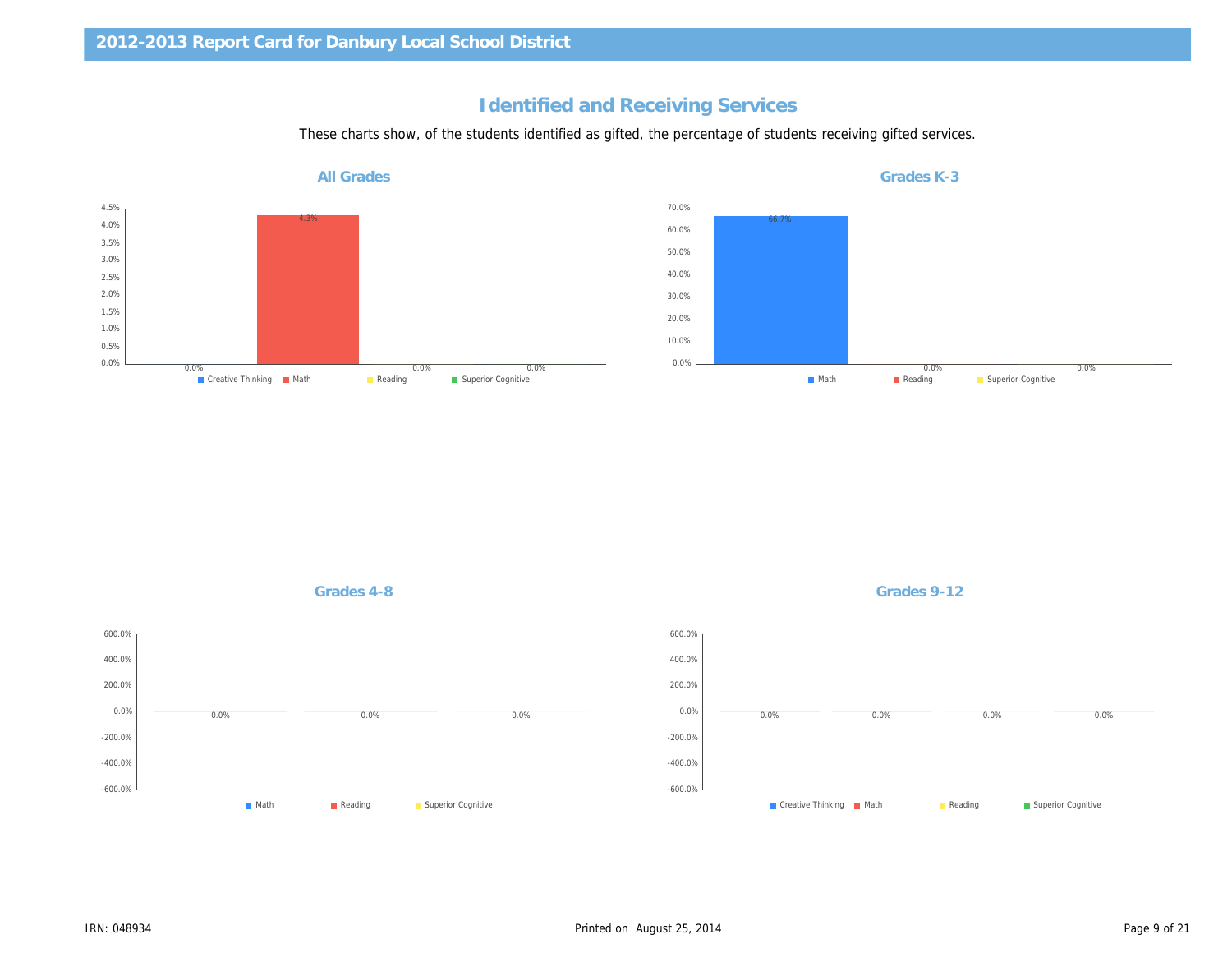## Progress

This is your district's average progress for its students in math and reading, grades 4-8. It looks at how much each student learns in a year. It answers the question – Did the students get a year's worth of growth? Did they get more? Did they get less?



| <b>GRADE</b> |  |
|--------------|--|
|              |  |
|              |  |

Overall

This measures the progress for all students in math and reading, grades 4-8.



This measures the progress for students identified as gifted in reading, math, and/or superior cognitive ability.

l, GRADE Students in the Lowest 20% in Achievement

#### This measures the progress for students identified as the lowest 20% statewide in reading and math achievement.

B

GRADE Students with Disabilities

This measures the progress for students with disabilities.

# **Coming** in 2016 GRADE High School

A High School measure of progress will be implemented in the 2015-16 school year.

### Progress Details

This table shows the Progress scores by test grade and s

| Test Grade        | <b>Progress Sco</b> |                   |  |
|-------------------|---------------------|-------------------|--|
|                   | Reading             | <b>Mathematic</b> |  |
| <b>All Grades</b> | 3.0                 | 1.8               |  |
| 4th Grade         | 3.3                 | $-0.0$            |  |
| 5th Grade         | 1.9                 | 1.8               |  |
| 6th Grade         | $-1.4$              | 3.3               |  |
| 7th Grade         | $-0.5$              | $-0.5$            |  |
| 8th Grade         | 1.3                 | $-1.5$            |  |

Although Progress scores are not assigned letter grades at this level of detail, the grading scale applied at the Overall (All Students, All Tests) level is: A = 2.0<br>B = 1.0<br>C = -1.0<br>D = -2.0<br>F = belo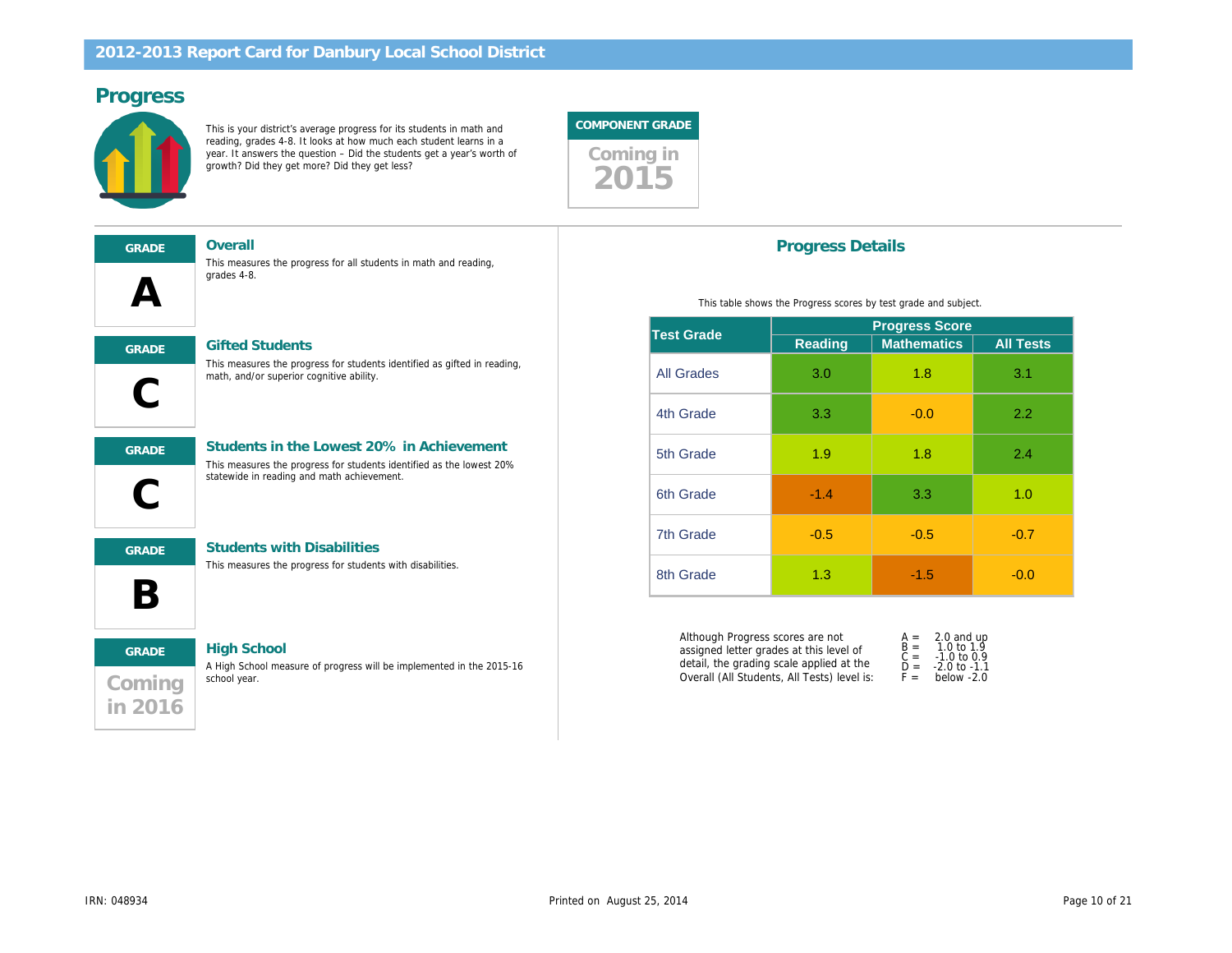

Progress vs. Performance Index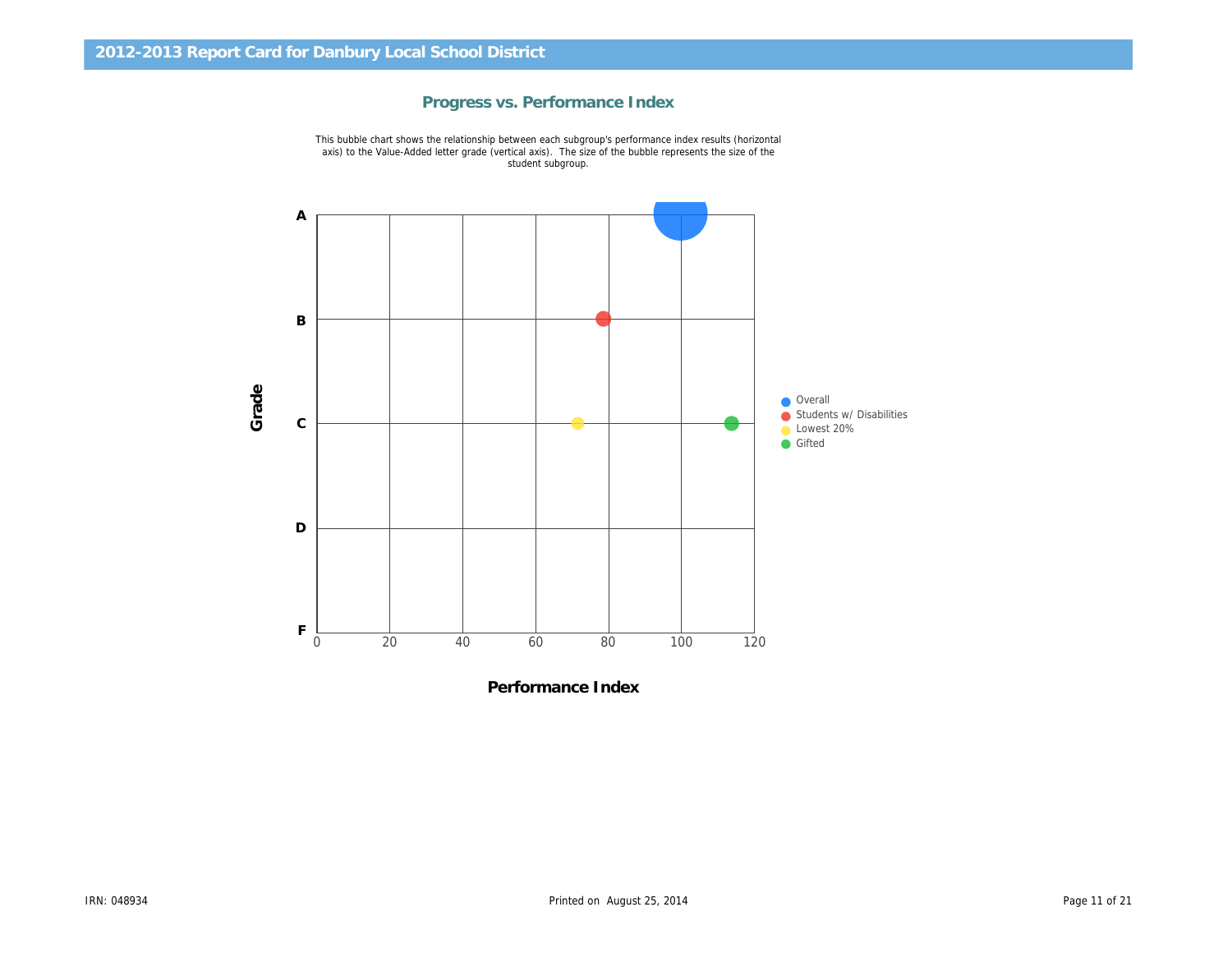## Gap Closing

This grade shows how well all students are doing in your district in reading, math, and graduation. It answers the question – Is every reading, main, and graduation. It answers the question the second theory of community, includent succeeding, regardless of income, race, culture or disability?





#### GRADE Annual Measurable Objectives

that goal in reading, math and graduation – and emphasize any achievement gaps that exist between groups. The ultimate goal is for all groups to achieve at high levels.<br>Reading Math levels. Annual Measurable Objectives (AMOs) compare the performance of all students to a state goal which is displayed as the red line in the following charts. These

AMO Points



The red line on each graph identifies the Annual Measurable Objective. The 2013 AMO for Reading is 83.4%, for Math is 78.5%,<br>.Subgroups with fewer than 30 students are not rated and do not appear on the graphs.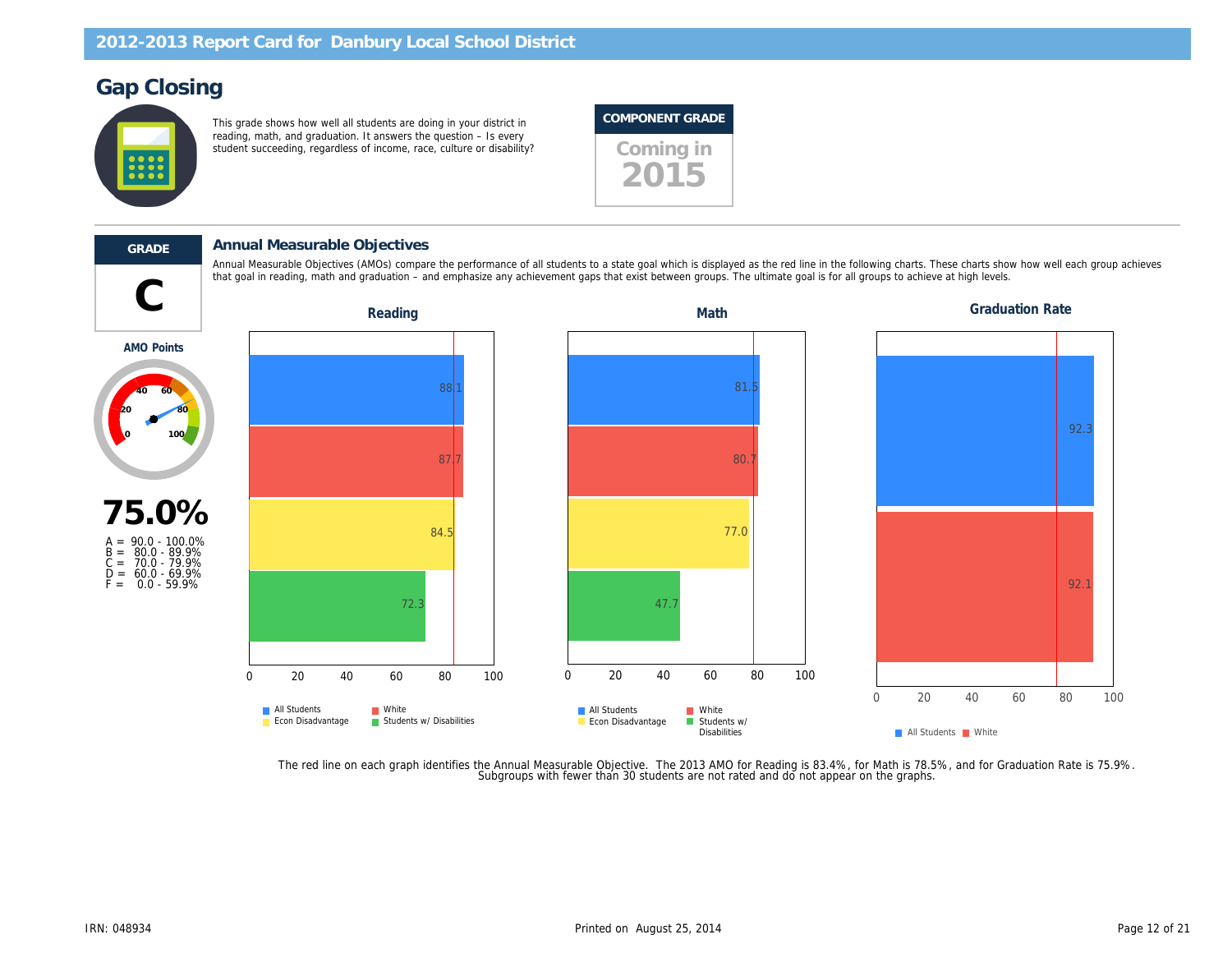## Graduation Rate

This grade represents the percentage of students whom entered the 9th grade and graduated 4 and 5 years later.





#### 4-Year Graduation Rate

The 4-year graduation rate applies to the Class of 2012 who graduated within four years, i.e. students who entered the 9th grade in 2009 and graduated by 2012.



#### 5-Year Graduation Rate

The 5-year graduation rate applies to the Class of 2011 who graduated within five years, i.e. students who entered the 9th grade in 2008 and graduated by 2012.



| $A =$<br>B =<br>$C =$<br>D = | $95.0 - 100.0\%$<br>$90.0 - 94.9%$<br>85.0 - 89.9%<br>80.0 - 84.9%<br>$0.0 - 79.9%$ |
|------------------------------|-------------------------------------------------------------------------------------|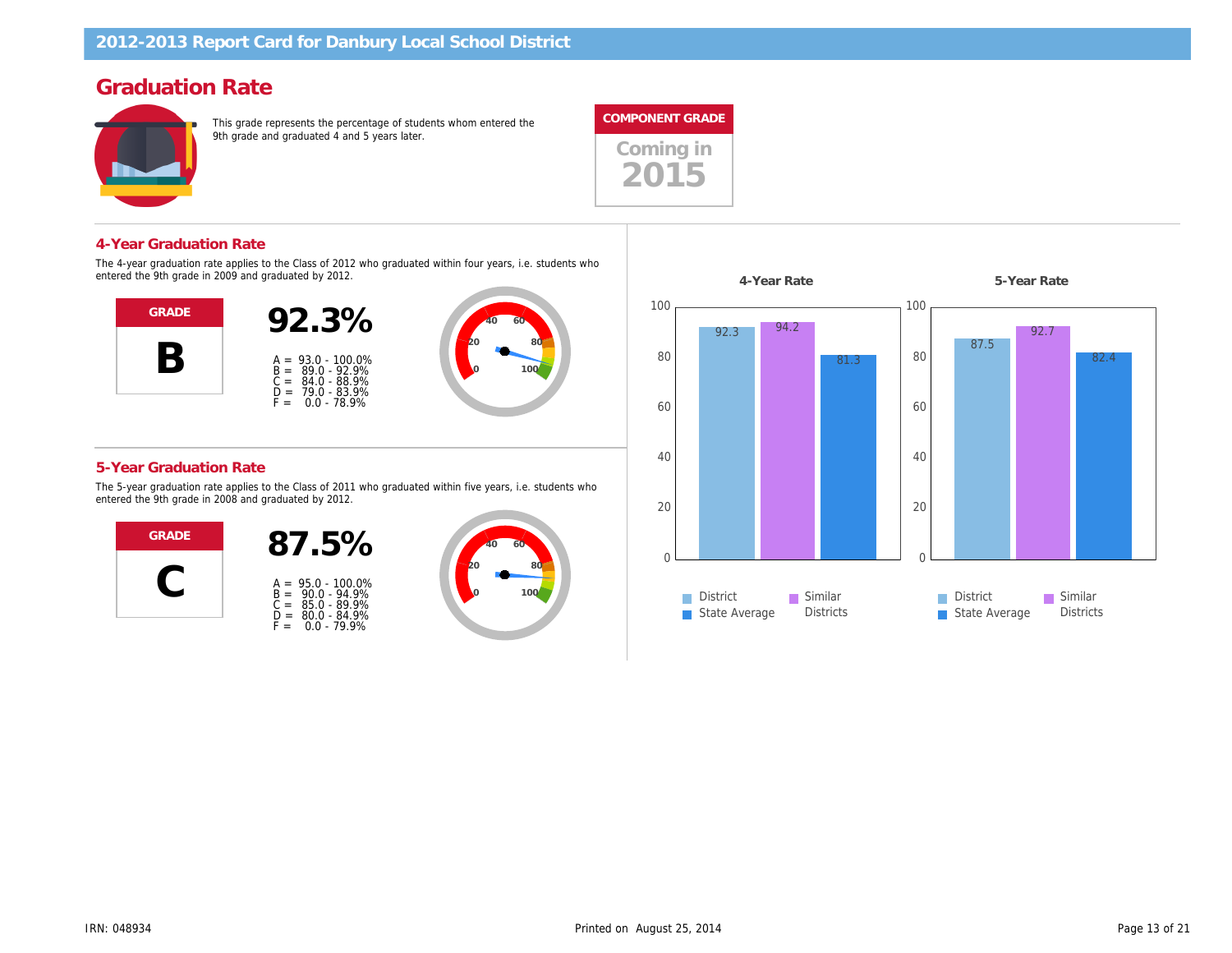Graduation Rate Trend

Note: The 5-year graduation rate does not appear in the final year of this graph because the necessary data is not yet available to calculate the 5-year rate for that school year.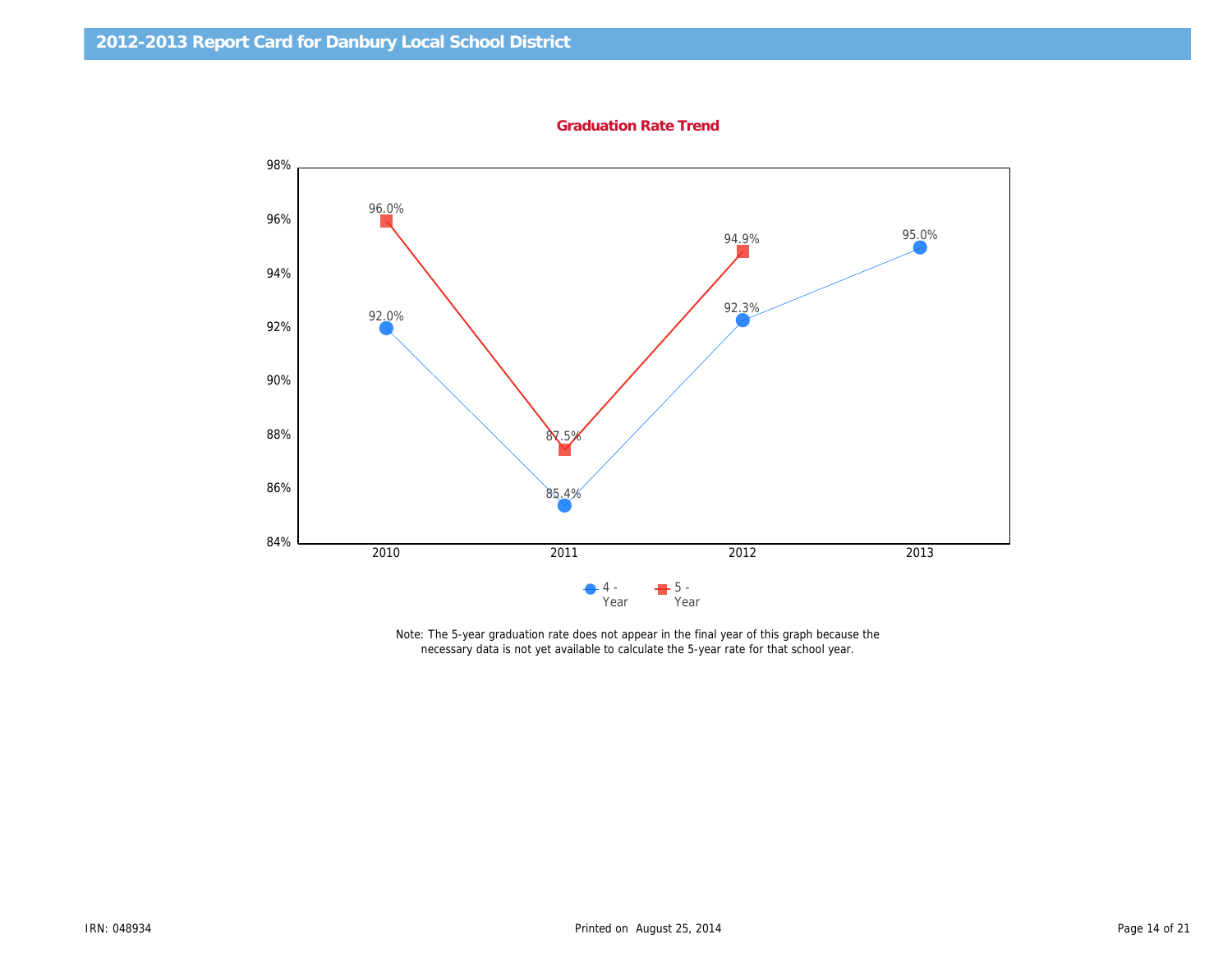Superintendent: Daniel P. Parent

Address: 9451 E Harbor Rd County: Lakeside Marblehead OH 43440-1310

Phone: (419) 798-5185 **Ottawa** 

Directory information current as of the 2012-2013 Report Card publication date

## Your District's Students

Average Daily Enrollment:

## Enrollment by Subgroup

| 580                  |                                   | <b>Enrollment #</b> | Enrollment % |
|----------------------|-----------------------------------|---------------------|--------------|
|                      | Am. Indian / Alaskan Native       | <b>NC</b>           |              |
|                      | Asian or Pacific Islander         | NC.                 |              |
| Number of            | Black, Non-Hispanic               | <b>NC</b>           |              |
| Limited              | Hispanic                          | 24                  | 4.1%         |
| English              | Multiracial                       | 14                  | 2.4%         |
| Proficiency          | White, Non-Hispanic               | 533                 | 91.9%        |
| <b>Students</b>      | <b>Students with Disabilities</b> | 105                 | 18.1%        |
| <b>Excluded from</b> | <b>Economically Disadvantaged</b> | 269                 | 46.4%        |
| Accountability       | Limited English Proficiency       | <b>NC</b>           |              |
| Calculations:        | Migrant                           | <b>NC</b>           |              |
|                      |                                   |                     |              |

--

NC = Not Calculated because there are fewer than 10 in the group

Enrollments of less than 1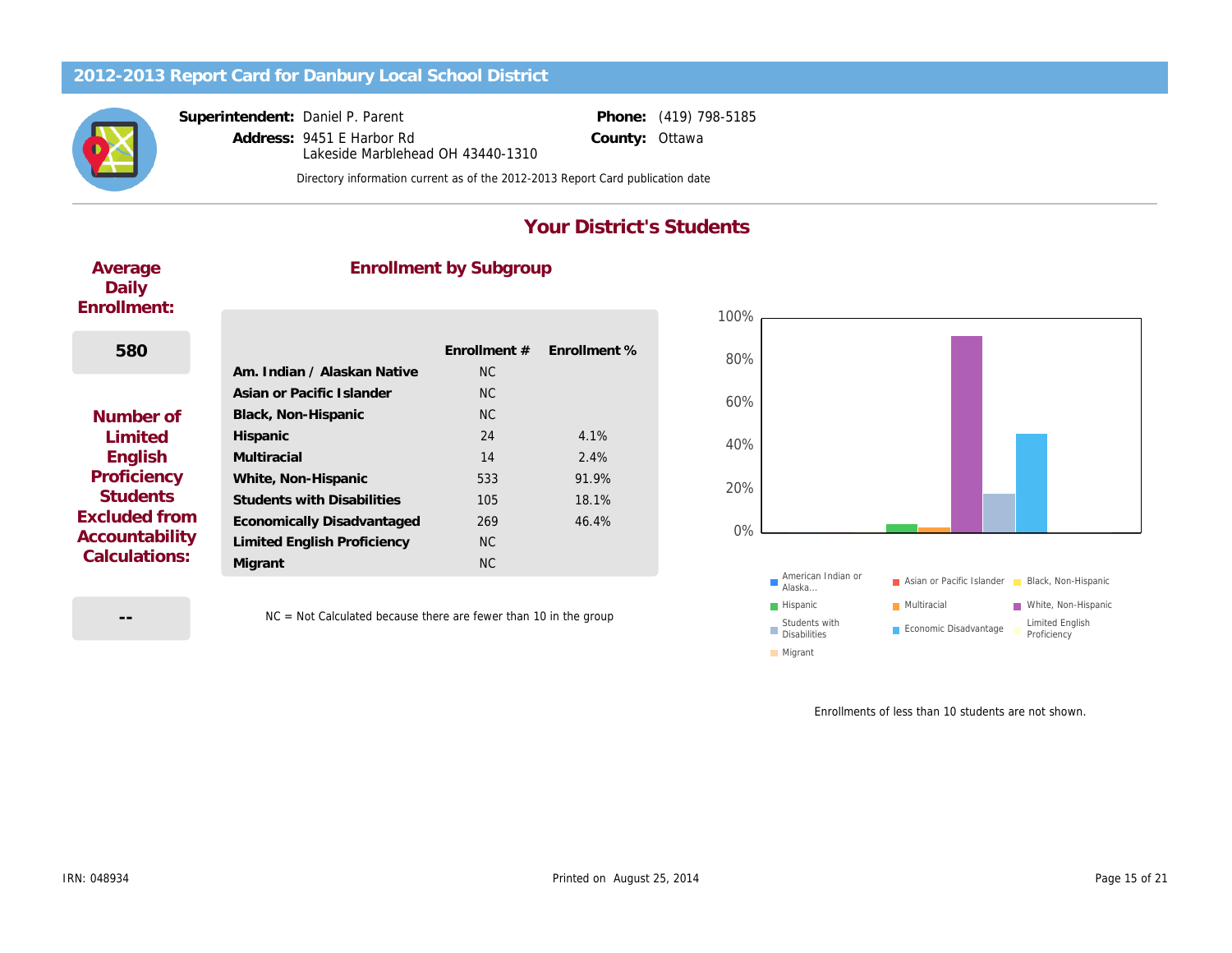|                                   | District Mobility % |
|-----------------------------------|---------------------|
| All Students                      | 5.7%                |
| Am. Indian / Alaskan Native       | $0.0\%$             |
| Asian or Pacific Islander         | $0.0\%$             |
| Black, Non-Hispanic               |                     |
| Hispanic                          | 15.4%               |
| Multiracial                       | 0.0%                |
| White, Non-Hispanic               | 5.5%                |
| <b>Students with Disabilities</b> | 5.7%                |
| Economically Disadvantaged        | 5.7%                |
| Limited English Proficiency       | 33.3%               |
| Migrant                           |                     |
|                                   |                     |

NC = Not Calculated because there are fewer than 10 in the group

This chart shows the percentage of students who, because or out of the district, did not spend a majority of the sch district.

Mobility Rates by Subgroup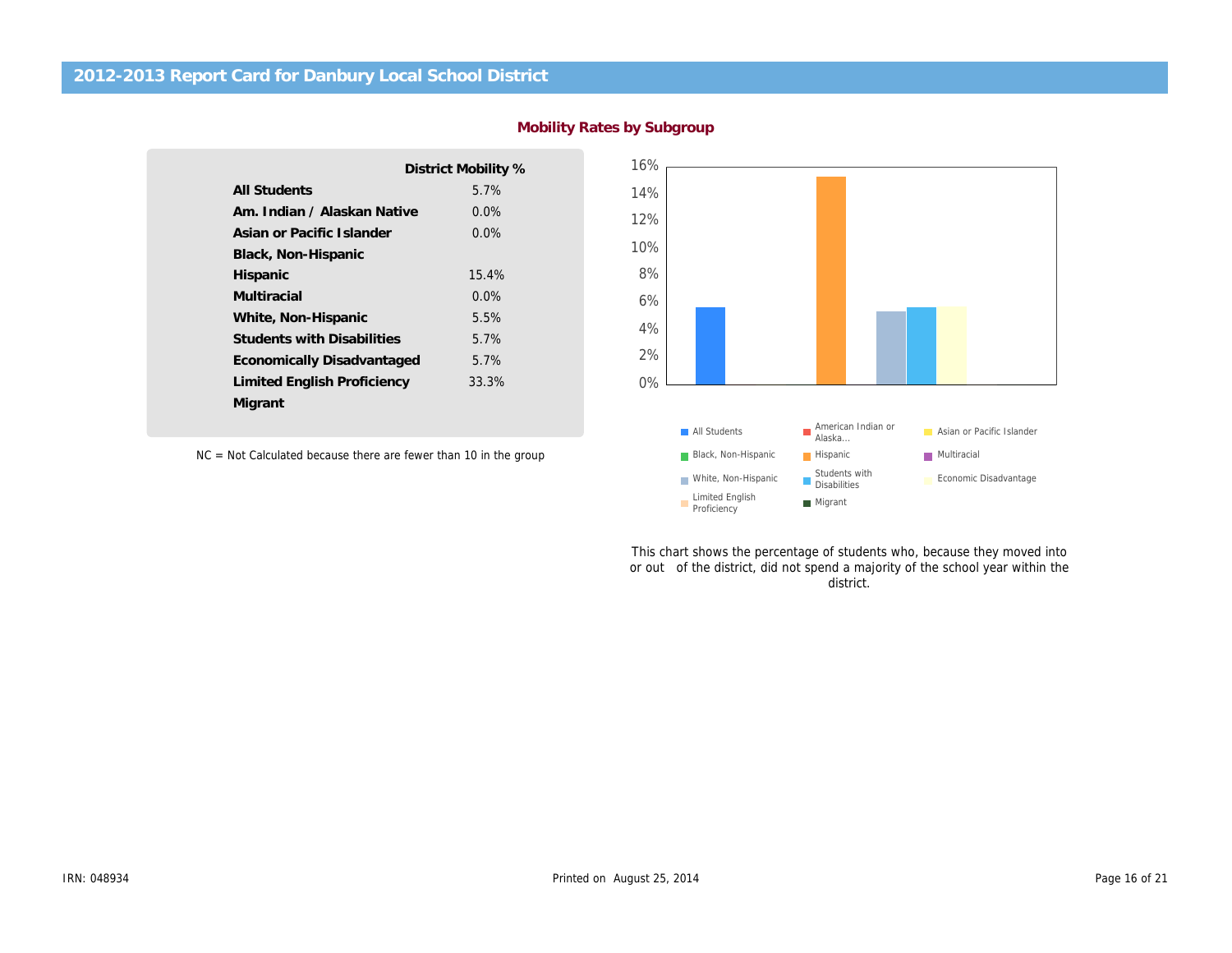#### Your District's Teachers

|                                                                                                                                                                           | All Schools in the<br><b>District</b> | <b>High Poverty</b><br>Schools | Low Pove<br>School |
|---------------------------------------------------------------------------------------------------------------------------------------------------------------------------|---------------------------------------|--------------------------------|--------------------|
| Percentage of teachers with at least a Bachelor's Degree                                                                                                                  | 100.0                                 | 0.0                            | 0.0                |
| Percentage of teachers with at least a Master's Degree                                                                                                                    | 76.9                                  | 0.0                            | 0.0                |
| Percentage of core academic subject and elementary<br>classes not taught by Highly Qualified Teachers                                                                     | 0                                     | $- -$                          |                    |
| Percentage of core academic subject and elementary<br>classes taught by properly certified teachers                                                                       | 100                                   |                                |                    |
| Percentage of core academic subject elementary and<br>secondary classes taught by teachers with temporary,<br>conditional or long-term substitute certification/licensure | 0                                     |                                | --                 |

High-poverty schools are those ranked in the top quartile based on the percentage of economically disadvantaged students. Low-poverty schools are those ranked in the bottom on the percentage of economically disadvantaged students. A district may have buildings in both quartiles, in just one quartile or in neither quartile.

NC = Not Calculated because there are fewer than 10 in the group

### Wellness and Physical Education

The extent to which students are successful in meeting the benchmarks contained in Ohio's physical education standards

Moderate Success

Compliance with the federal requirement for implementing a local wellness policy Elected to administer BMI screening

Partio Physi Pilot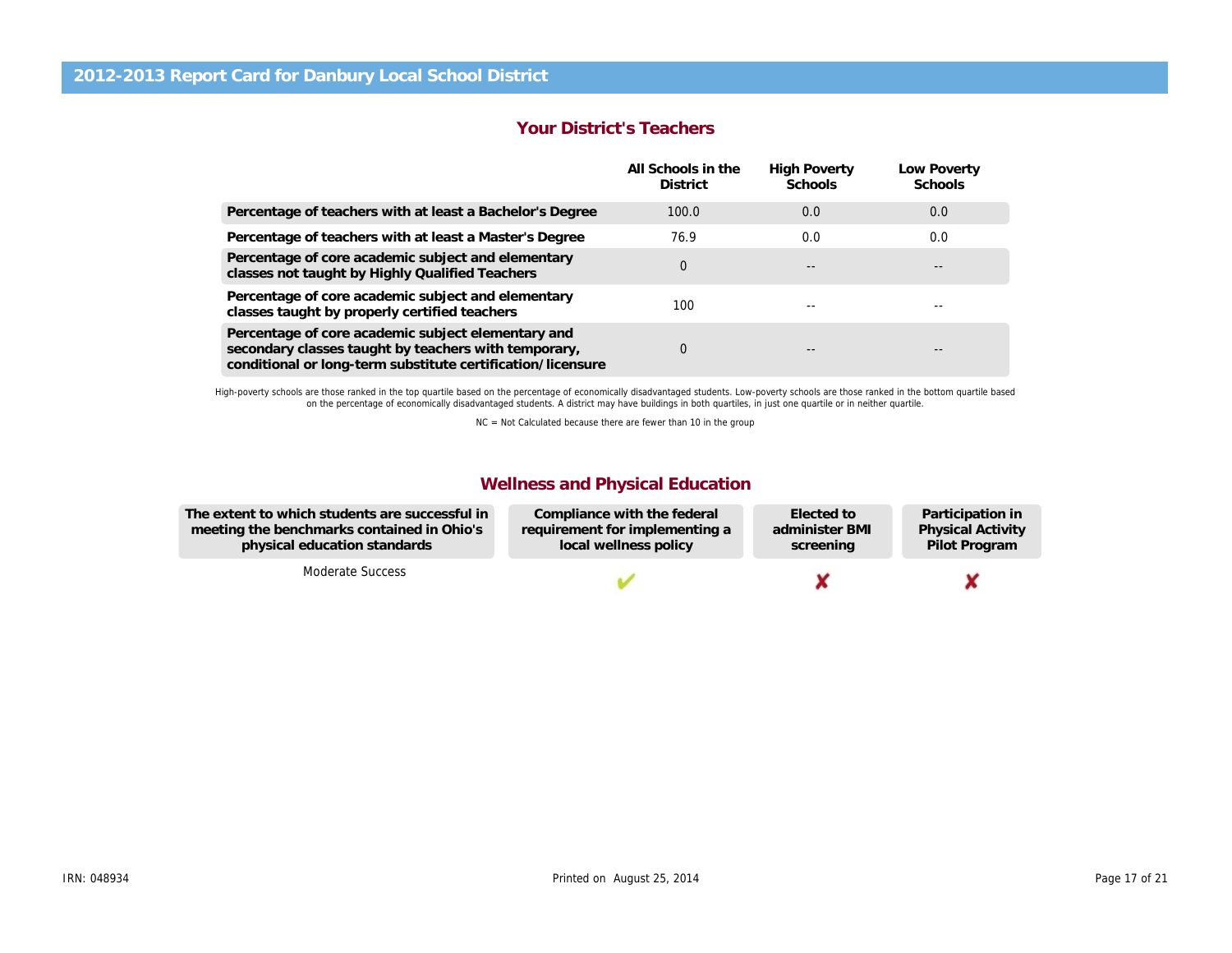## Financial Data

These measures answer several questions about spending and performance. How much is spent on Classroom instru much, on average, is spent on each student? What is the source of the revenue? How do these measures compare to and schools?

Comparison Group: Enrollment less than 1000

## Classroom Spending Data Percentage Spent on Classroom Instruction 66.3% Rank in comparison group for highest % spent 55 out of 148 Percentage Spent for Non-Classroom Instruction 33.7% Rank in comparison group for highest % spent 94 out of 148 Comparison Group State Classroom Instruction Non-Classroom Instruction District Operating Spending per Pupil District \$12,99  $$8,615$ \$4,382 Classroom Instruction Non-Classroom Spending Spending per Pupil Data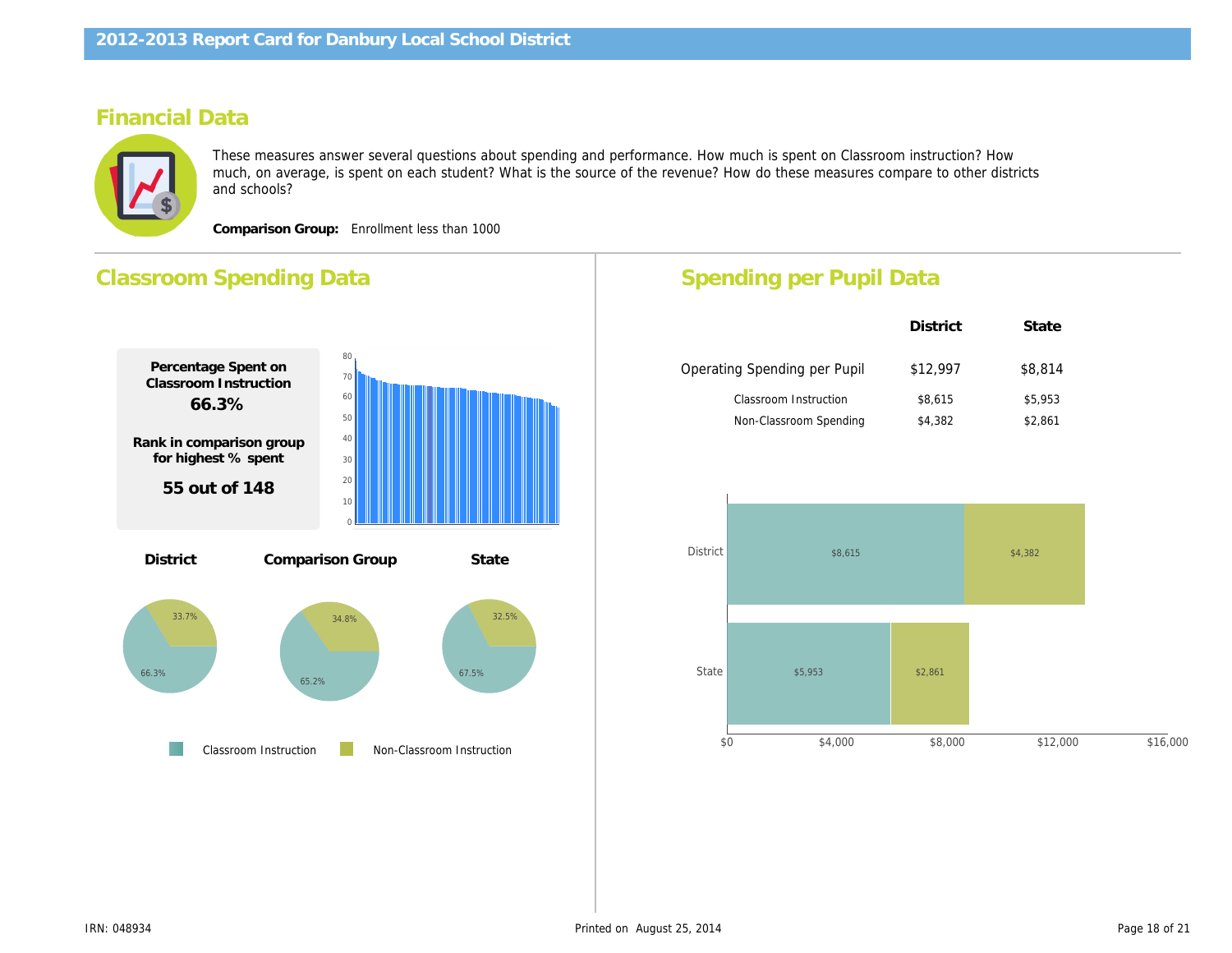# Spending and Performance

This measure answers the question – what is the relationship of average spending per student to performance, and how does that compa

**Comparison Group All Districts and All Districts and All Districts and All Districts and All Districts and All Districts and All Districts and All Districts and All Districts and All Districts and All Districts and All Di** 

Performance Index Performance Index

Spending per Pupil

Danbury Local IS NOT among the 20% of traditional public districts with the highest academic performance index scores.

Spending p

Danbury Local IS NOT among the 2 the lowest operating expenditures pe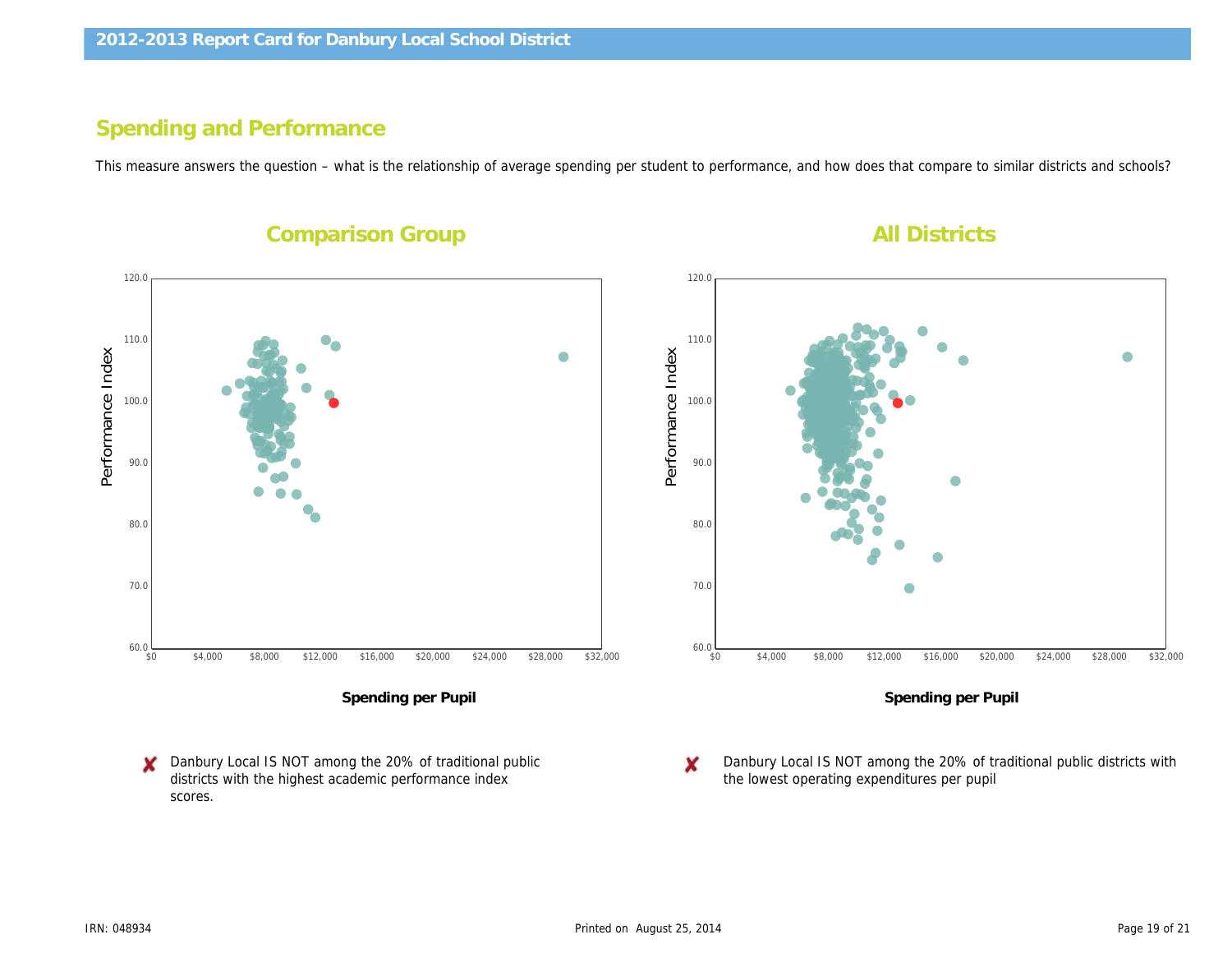# Source of Revenue

| Source of Funds | <b>District</b>     |       | <b>State Total</b> |        |
|-----------------|---------------------|-------|--------------------|--------|
| Local           | \$7.784.461         | 75.3% | \$7,953,216,862    | 40.1%  |
| State           | \$1,525,234         | 14.8% | \$8,725,275,316    | 44.0%  |
| Federal         | \$386,206           | 3.7%  | \$1,701,436,355    | 8.6%   |
| Other Non-Tax   | \$638.959           | 6.2%  | \$1,442,122,710    | 7.3%   |
| Total           | \$10,334,860 100.0% |       | \$19,822,051,242   | 100.0% |